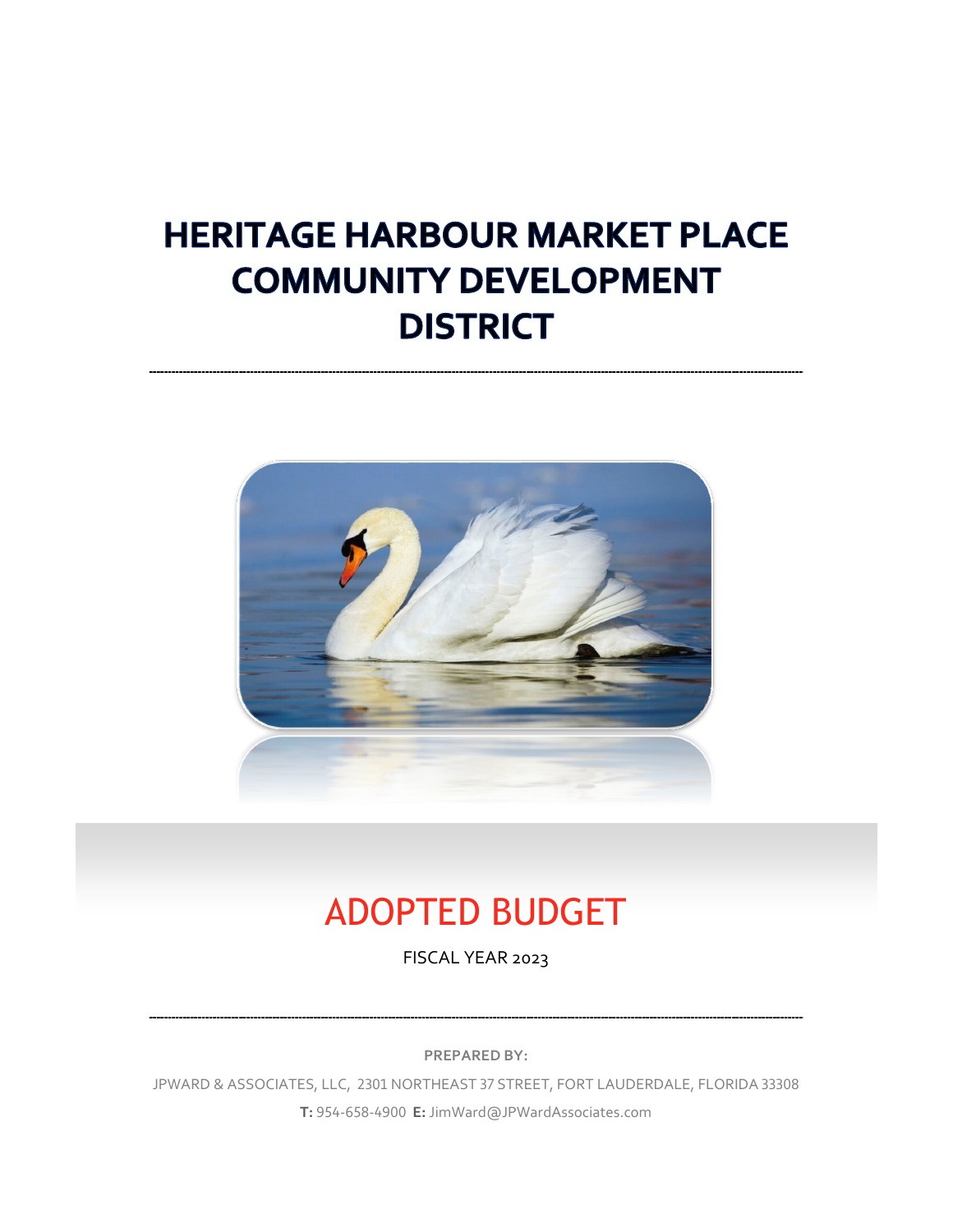#### **General Fund Fiscal Year 2023**

|                                            |          | <b>Fiscal Year</b>       |          | Actual as of             |          | Anticipated as of |          | <b>Fiscal Year</b> |
|--------------------------------------------|----------|--------------------------|----------|--------------------------|----------|-------------------|----------|--------------------|
| <b>Description</b>                         |          | 2022 Budget              |          | 11/30/2021               |          | 09/30/2022        |          | 2023 Budget        |
| <b>Revenues and Other Sources</b>          |          |                          |          |                          |          |                   |          |                    |
| Carryforward                               | \$       | $\overline{\phantom{a}}$ | \$       |                          |          |                   |          |                    |
| Interest Income - General Account          | \$       | 10                       | \$       | $\overline{a}$           | \$       | $\frac{1}{2}$     | \$       |                    |
| <b>Miscellaneous Revenue</b>               | \$       | $\overline{a}$           | \$       |                          | \$       |                   | \$       |                    |
| <b>Special Assessment Revenue</b>          |          |                          |          |                          |          |                   |          |                    |
| Special Assessment - Uniform Method        | \$       | 29,444                   | \$       | 2,502                    | \$       | 29,444            | \$       | 29,328             |
| Special Assessment - Non-Uniform           | \$       | 58,666                   | \$       | 11,215                   | \$       | 58,666            | \$       | 58,435             |
| <b>Total Revenue &amp; Other Sources</b>   | \$       | 88,120                   | \$       | 13,716                   | \$       | 88,110            | \$       | 87,763             |
| <b>Appropriations</b>                      |          |                          |          |                          |          |                   |          |                    |
| Legislative                                |          |                          |          |                          |          |                   |          |                    |
| Board of Supervisor's Fees                 | \$       | 1,600                    | \$       | 400                      | \$       | 1,600             | \$       | 1,600              |
| Board of Supervisor's - FICA               | \$       | 122                      | \$       | 31                       | \$       | 122               | Ŝ.       | 122                |
| <b>Executive</b>                           |          |                          |          |                          |          |                   |          |                    |
| <b>Executive Salaries</b>                  | \$       | 41,000                   | \$       | 5,385                    | \$       | 41,000            | \$.      | 41,000             |
| <b>Executive Salaries - FICA</b>           | \$       | 3,137                    | \$       | 412                      | \$       | 3,137             | \$       | 3,137              |
| <b>Executive Salaries - Insurance</b>      | \$       |                          | \$       | $\overline{a}$           | \$       | $\overline{a}$    | \$       |                    |
| <b>Financial and Administrative</b>        |          |                          |          |                          |          |                   |          |                    |
| <b>Audit Services</b>                      | \$       | 5,900                    | \$       | $\overline{a}$           | \$       | 5,900             | \$       | 6,200              |
|                                            | \$       |                          |          |                          |          |                   |          |                    |
| <b>Accounting Services</b>                 |          | 3,000                    | \$       | 410                      | \$       | 2,500             | \$       | 2,600              |
| Assessment Roll Preparation                |          |                          | \$       |                          | \$       |                   |          |                    |
| Arbitrage Rebate Fees                      | \$       | 500                      | \$       | $\overline{\phantom{a}}$ | \$       | 500               | \$       | 500                |
| <b>Other Contractual Services</b>          |          |                          |          |                          |          |                   |          |                    |
| Recording and Transcription                | \$       | 200                      | \$       | 48                       | \$       | 150               | \$       | 150                |
| Legal Advertising                          | \$       | 2,400                    | \$       | 489                      | \$       | 2,400             | \$       | 2,400              |
| <b>Trustee Services</b>                    | \$       | 5,300                    | \$       | 5,064                    | \$       | 5,064             | \$       | 5,100              |
| <b>Dissemination Agent Services</b>        | \$       | 5,000                    | \$       |                          | \$       | 5,000             | \$       | 5,000              |
| <b>Bank Service Fees</b>                   | Ś        | 400                      | \$       | 109                      | \$       | 500               | \$       | 500                |
| <b>Travel and Per Diem</b>                 |          |                          | \$       |                          | \$       |                   |          |                    |
| <b>Communications and Freight Services</b> |          |                          |          |                          |          |                   |          |                    |
| Telephone                                  | \$       |                          | \$       | $\overline{a}$           | \$       |                   | \$       |                    |
| Postage, Freight & Messenger               | \$       | 200                      | \$       | $\overline{7}$           | \$       | 100               | S.       | 100                |
| <b>Rentals and Leases</b>                  |          |                          |          |                          |          |                   |          |                    |
| Miscellaneous Equipment                    | \$       | $\overline{a}$           | \$       | $\overline{a}$           | \$       | $\overline{a}$    | \$       |                    |
|                                            |          |                          |          |                          |          |                   |          |                    |
| <b>Computer Services and Website</b>       | \$       | 7,560                    | \$       | 659                      | \$       | 7,560             | \$       | 7,560              |
| Insurance                                  | \$       | 6,600                    | \$       | 6,436                    | \$       | 6.436             | \$       | 6,600              |
| <b>Printing and Binding</b>                | \$       | 100                      | \$       | 61                       | \$       | 100               | \$       | 100                |
| <b>Office Supplies</b>                     | Ş        |                          | Ş        |                          | Ş        |                   | Ş        |                    |
| <b>Subscriptions and Memberships</b>       | \$       | 175                      | \$       | 175                      | \$       | 175               | -\$      | 175                |
| <b>Legal Services</b>                      |          |                          | \$       |                          |          |                   |          |                    |
| General Counsel                            | \$       | 3,000                    | \$       | 1,324                    | \$       | 2,700 \$          |          | 3,000              |
| Litigaton Counsel                          | \$       |                          | \$       |                          | \$       |                   | \$       |                    |
| <b>Other General Government Services</b>   |          |                          |          |                          |          |                   |          |                    |
| <b>Engineering Services</b>                | \$       |                          | \$       |                          | \$       |                   | \$       |                    |
| Contingencies<br>Capital Outlay            | \$<br>\$ |                          | \$<br>\$ |                          | \$<br>\$ |                   | \$<br>\$ |                    |
|                                            |          |                          |          |                          |          |                   |          |                    |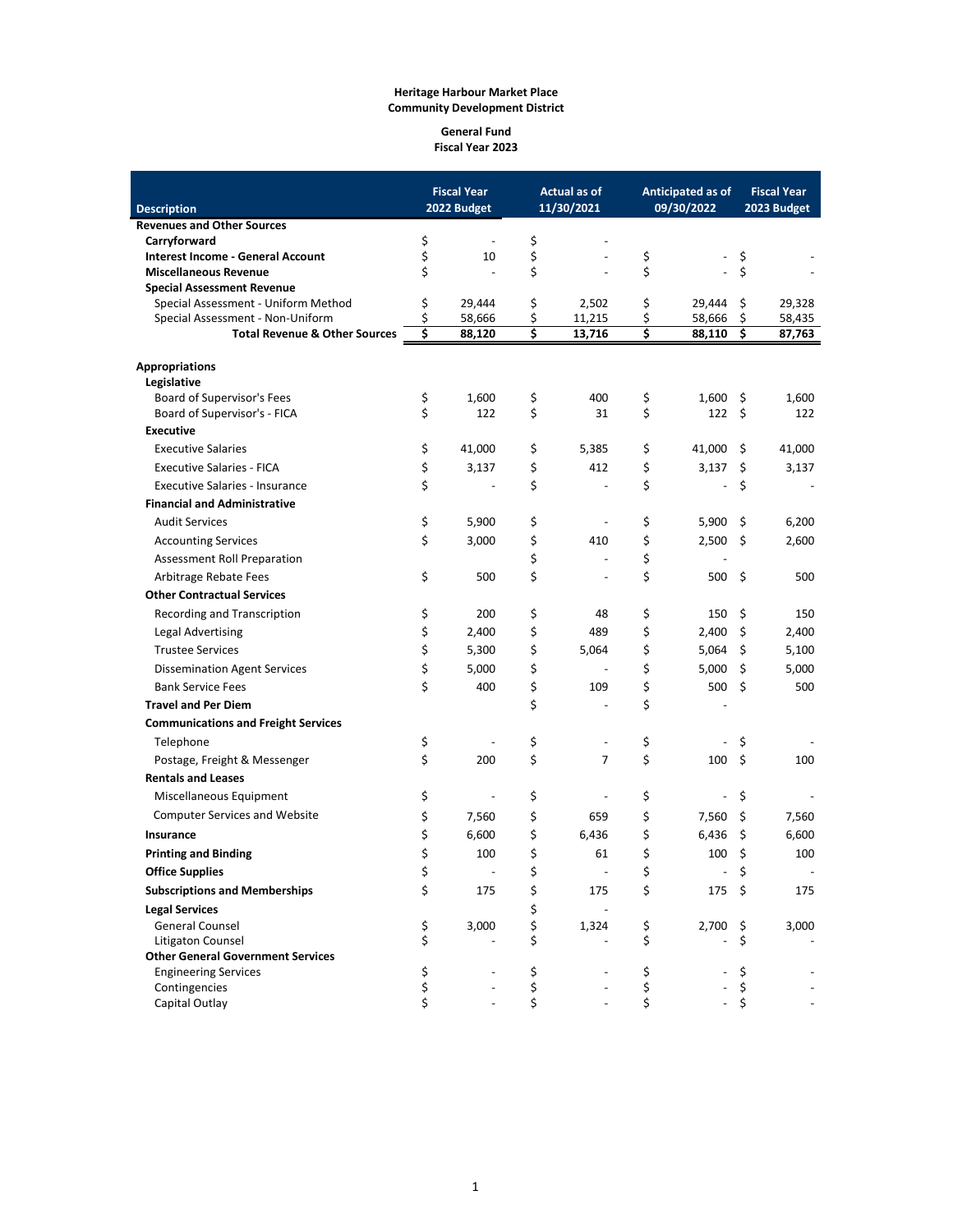#### **General Fund Fiscal Year 2023**

| <b>Description</b>                       |                             | <b>Fiscal Year</b><br>2022 Budget |         | Actual as of<br>11/30/2021 |                          | <b>Anticipated as of</b><br>09/30/2022 |         | <b>Fiscal Year</b><br>2023 Budget |         |
|------------------------------------------|-----------------------------|-----------------------------------|---------|----------------------------|--------------------------|----------------------------------------|---------|-----------------------------------|---------|
| <b>Other Fees and Charges</b>            |                             |                                   |         |                            |                          |                                        |         |                                   |         |
| Discounts and Fees                       |                             |                                   | 1.926   |                            | $\overline{\phantom{0}}$ |                                        | 1.926   |                                   | 1,919   |
|                                          | <b>Total Appropriations</b> |                                   | 88.120  |                            | 21.009                   |                                        | 86.870  |                                   | 87,763  |
| Net Increase/(Decrease) in Fund Balance  |                             |                                   |         |                            | (7, 293)                 |                                        | 1.240   |                                   |         |
| <b>Fund Balance - Beginning</b>          |                             |                                   | 156.458 |                            | 156,458                  |                                        | 156,458 |                                   | 157,698 |
| <b>Fund Balance - Ending (Projected)</b> |                             |                                   | 156.458 |                            | 149.166                  |                                        | 157.698 |                                   | 157,698 |

|                                    |              |    | <b>Assessment Comparison</b> |    |                         |                 |    |           |
|------------------------------------|--------------|----|------------------------------|----|-------------------------|-----------------|----|-----------|
|                                    |              |    | <b>Fiscal Year 2022</b>      |    | <b>Fiscal Year 2023</b> |                 |    |           |
| <b>Parcel Identification</b>       | <b>Acres</b> |    | On-Roll                      |    | Off-Roll                | On-Roll         |    | Off-Roll  |
| Parcel 19/20 (TH Harbour           | 67.7         |    |                              | \$ | 47,451.61               |                 | \$ | 47,264.41 |
| LLLP)                              |              |    |                              |    |                         |                 |    |           |
| Parcel 19 THH Tract 1 LLC          | 16           |    |                              | Ś. | 11,214.56               |                 | \$ | 11,170.32 |
| Parcel 22                          | 3.38         | \$ | 2,534.91                     |    |                         | \$<br>2,524.91  |    |           |
| Parcel 23                          | 2.13         | \$ | 1,597.44                     |    |                         | 1,591.14        |    |           |
| Parcel 24                          | 3.13         | \$ | 2,347.42                     |    |                         | 2,338.16        |    |           |
| Parcel 25                          | 16.36        | \$ | 12,269.57                    |    |                         | \$<br>12,221.17 |    |           |
| Parcel 26<br>moved to split folios |              | \$ |                              |    |                         | \$              |    |           |
| Parcel 26<br>(split 2018)          | 3.36         | \$ | 2,520.69                     |    |                         | \$<br>2,510.75  |    |           |
| Parcel 26<br>(split 2018)          | 1.37         | Ś  | 1,028.85                     |    |                         | \$<br>1,024.79  |    |           |
| Parcel 26<br>Common - Parking Lot  |              |    |                              |    |                         |                 |    |           |
| Parcel 26<br>(split 2018)          | 1.03         | \$ | 771.64                       |    |                         | \$<br>768.60    |    |           |
| Parcel 26<br>(split 2018)          | 3.50         | \$ | 2,623.57                     |    |                         | \$<br>2,613.22  |    |           |
| Parcel 27 - Unit 1                 | 1.34         | \$ | 1,004.96                     |    |                         | \$<br>1,001.00  |    |           |
| Parcel 27 - Unit 2                 | 1.47         | \$ | 1,102.46                     |    |                         | \$<br>1,098.11  |    |           |
| Parcel 27 - Unit 3                 | 0.96         | \$ | 719.97                       |    |                         | \$<br>717.13    |    |           |
| Parcel 27 - Unit 4                 | 1.23         | \$ | 922.47                       |    |                         | \$<br>918.83    |    |           |
| <b>Total Acres</b>                 | 122.96       |    |                              |    |                         |                 |    |           |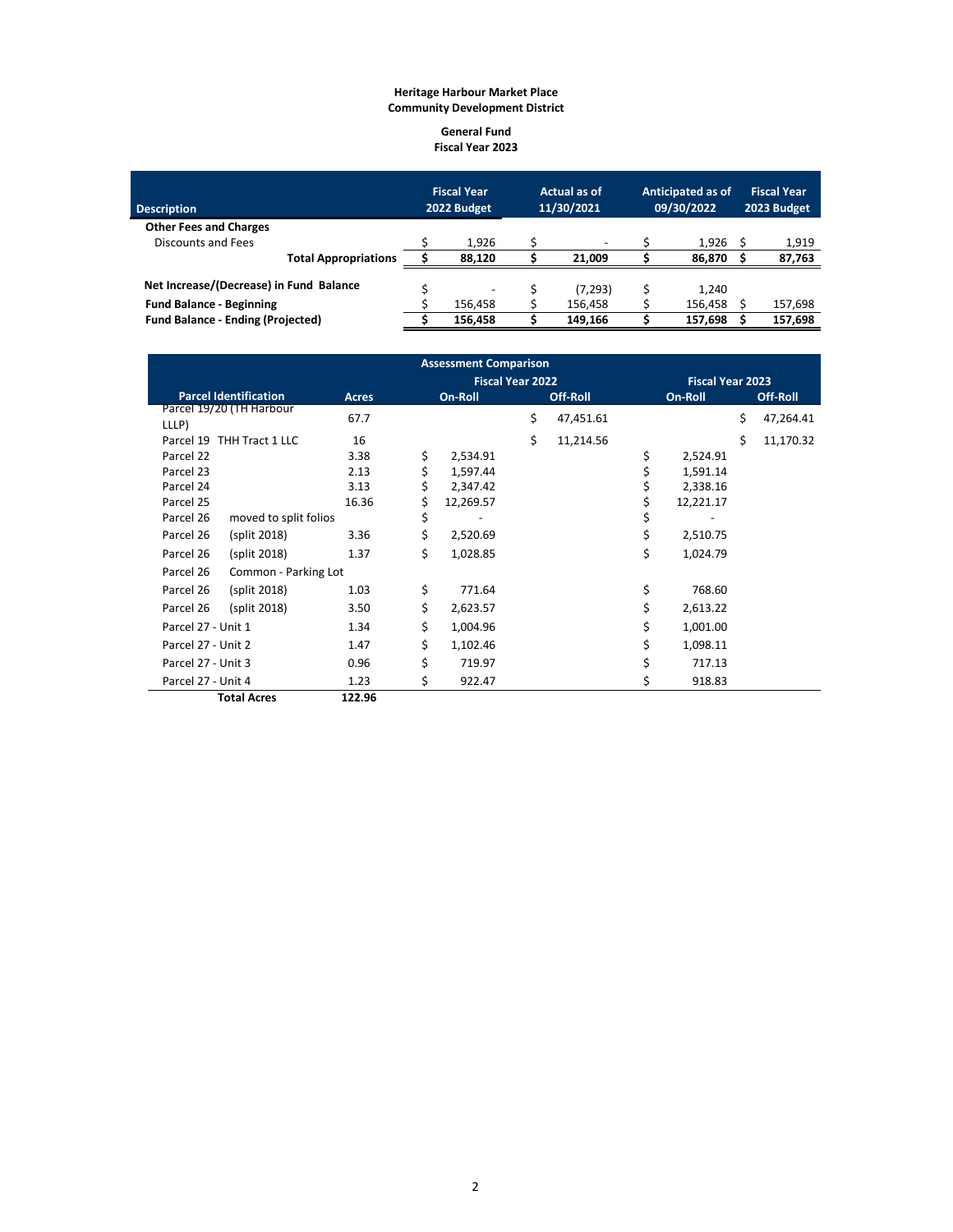## **General Fund Fiscal Year 2023**

| <b>Revenues and Other Sources</b>                                                                                                                                                                                                           |    |        |  |  |  |
|---------------------------------------------------------------------------------------------------------------------------------------------------------------------------------------------------------------------------------------------|----|--------|--|--|--|
| Carryforward<br>The amount of anticipated Fund Balance is recommended to be utilized to fund the operating<br>expenses of the District for the first three (3) months of the Fiscal Year, pending the receipt of<br>assessment collections. | \$ |        |  |  |  |
| <b>Interest Income - General Account</b><br>With the levy of Special Assessments - the District's operating account will earn interest on it's<br>funds. This amount reflect's the anticipated earnings.                                    |    |        |  |  |  |
| <b>Appropriations</b>                                                                                                                                                                                                                       |    |        |  |  |  |
| Legislative                                                                                                                                                                                                                                 |    |        |  |  |  |
| Board of Supervisor's Fees                                                                                                                                                                                                                  | \$ | 1,722  |  |  |  |
| The Board's fees are statutorily set at \$200 for each meeting of the Board of Supervisor's not to<br>exceed \$4,800 for each Fiscal Year. The Budgeted amount reflects that the anticipated meetings for<br>the District.                  |    |        |  |  |  |
| <b>Executive</b>                                                                                                                                                                                                                            |    |        |  |  |  |
| <b>Executive Saleries and Benefits</b>                                                                                                                                                                                                      | \$ | 44,137 |  |  |  |
| The District has one employee - that is the District Manager who handles the daily activities of the                                                                                                                                        |    |        |  |  |  |
| District, and which is shared with other CDD's. The expenditures are this District's anticipated share                                                                                                                                      |    |        |  |  |  |
| of those costs.                                                                                                                                                                                                                             |    |        |  |  |  |
| FY 2022<br>FY 2023                                                                                                                                                                                                                          |    |        |  |  |  |
| $\overline{\mathbf{S}}$<br>\$<br>41,000<br>41,000<br>Salary                                                                                                                                                                                 |    |        |  |  |  |
| <b>FICA</b><br>2,675<br>\$<br>3,137                                                                                                                                                                                                         |    |        |  |  |  |
| Total: \$ 43,675<br>$\overline{5}$ 44,137                                                                                                                                                                                                   |    |        |  |  |  |
| <b>Financial and Administrative</b>                                                                                                                                                                                                         |    |        |  |  |  |
| <b>Audit Services</b>                                                                                                                                                                                                                       | \$ | 6,200  |  |  |  |
| Statutorily required for the District to undertake an independent examination of its books, records                                                                                                                                         |    |        |  |  |  |
| and accounting procedures.<br><b>Accounting Services</b>                                                                                                                                                                                    | \$ | 2,600  |  |  |  |
| For the maintenance of the District's books and records on a daily basis.                                                                                                                                                                   |    |        |  |  |  |
| <b>Assessment Roll Preparation</b>                                                                                                                                                                                                          | \$ |        |  |  |  |
| For the preparation by the Financial Advisor of the Methodology for the General Fund and the                                                                                                                                                |    |        |  |  |  |
| Assessment Rolls including transmittal to the Manatee County Property Appraiser.                                                                                                                                                            |    |        |  |  |  |
| Arbitrage Rebate Fees                                                                                                                                                                                                                       | \$ | 500    |  |  |  |
| For requied Federal Compliance - this fee is paid for an in-depth analysis of the District's earnings on                                                                                                                                    |    |        |  |  |  |
| all of the funds in trust for the benefit of the Bondholder's to insure that the earnings rate does not                                                                                                                                     |    |        |  |  |  |
| exceed the interest rate on the Bond's.                                                                                                                                                                                                     |    |        |  |  |  |
| <b>Other Contractual Services</b>                                                                                                                                                                                                           |    |        |  |  |  |
| Recording and Transcription                                                                                                                                                                                                                 | \$ | 150    |  |  |  |
| <b>Legal Advertising</b>                                                                                                                                                                                                                    | \$ | 2,400  |  |  |  |
| <b>Trustee Services</b>                                                                                                                                                                                                                     | \$ | 5,100  |  |  |  |
| With the issuance of the District's Bonds, the District is required to maintain the accounts                                                                                                                                                |    |        |  |  |  |
| established for the Bond Issue with a bank that holds trust powers in the State of Florida. The                                                                                                                                             |    |        |  |  |  |
| primary purpose of the trustee is to safeguard the assets of the Bondholder's, to insure the timely<br>payment of the principal and interest due on the Bonds, and to insure the investment of the funds in                                 |    |        |  |  |  |

the trust are made pursuant to the requirments of the trust.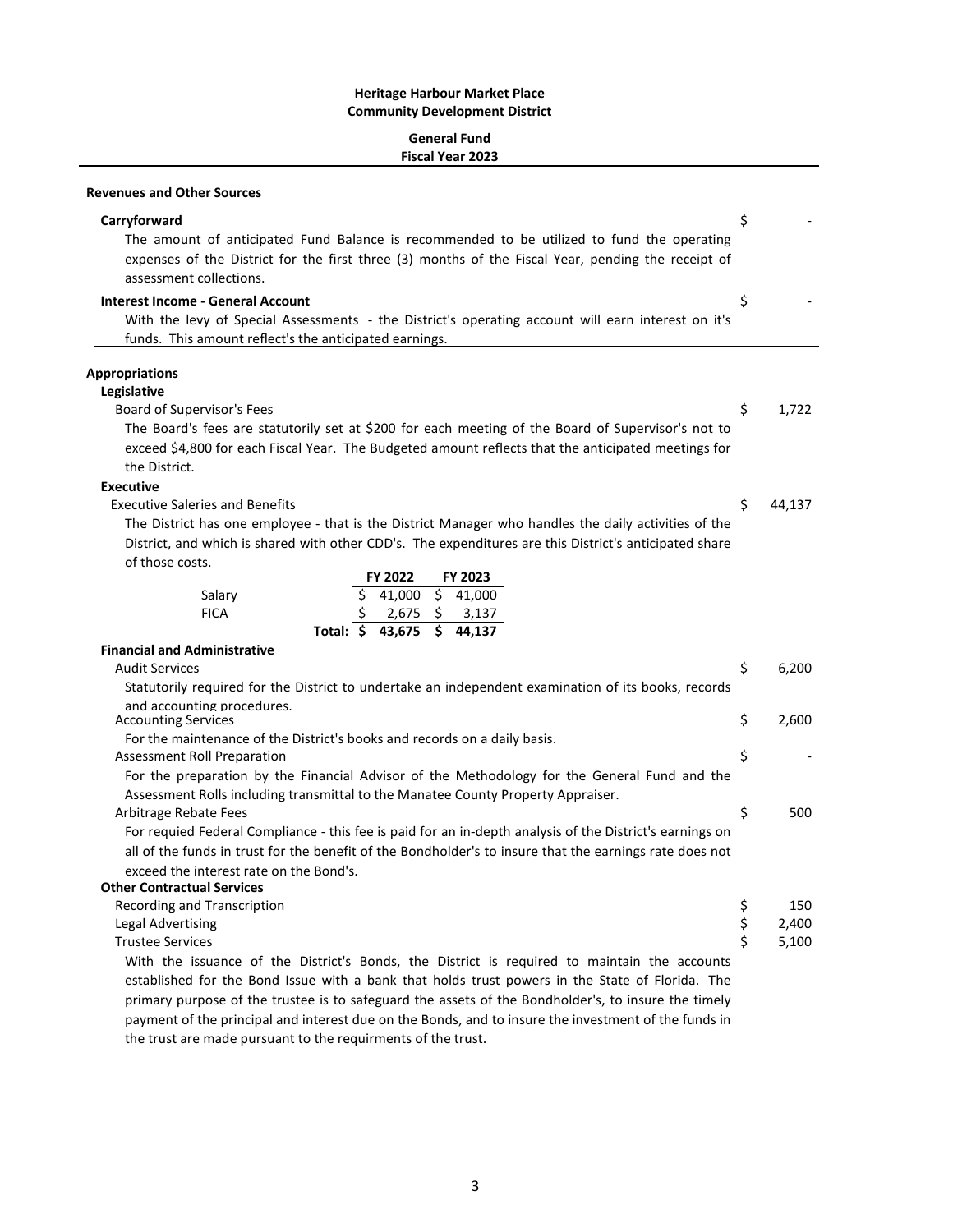## **General Fund Fiscal Year 2023**

| 4% Discount permitted by Law for early payment and 3% Tax Collector Fee and Property Appraiser<br>Fee                                                                                                            |          |       |
|------------------------------------------------------------------------------------------------------------------------------------------------------------------------------------------------------------------|----------|-------|
| Discounts and Tax Collector Fees                                                                                                                                                                                 | \$       | 1,919 |
| <b>Other Fees and Charges</b>                                                                                                                                                                                    |          |       |
| Contingencies                                                                                                                                                                                                    | \$       |       |
| of the Community while recognizing the needs of government, the environment and maintenance of<br>the District's facilities.                                                                                     |          |       |
| The District's engineering firm provides a broad array of engineering, consulting and construction<br>services, which assists the District in crafting solutions with sustainability for the long term interests |          |       |
| <b>Engineering Services</b>                                                                                                                                                                                      | \$       |       |
| <b>Other General Government Services</b>                                                                                                                                                                         |          |       |
| Professional Services - Planning                                                                                                                                                                                 | Ś        |       |
| <b>Comprehensive Planning Services</b>                                                                                                                                                                           |          |       |
| Litigaton Counsel                                                                                                                                                                                                | \$       |       |
| finance, public bidding, rulemaking, open meetings, public records, real property dedications,<br>conveyances and contracts. In this capacity, they provide services as "local government lawyers".              |          |       |
| The District's general counsel provides on-going legal representation relating to issues such as public                                                                                                          |          |       |
| General Counsel                                                                                                                                                                                                  | \$       | 3,000 |
| <b>Subscriptions and Memberships</b><br><b>Legal Services</b>                                                                                                                                                    |          |       |
| <b>Office Supplies</b>                                                                                                                                                                                           | \$<br>\$ | 175   |
| <b>Printing and Binding</b>                                                                                                                                                                                      | \$       | 100   |
| <b>Insurance</b>                                                                                                                                                                                                 | \$       | 6,600 |
|                                                                                                                                                                                                                  |          |       |
| system. The fee includes the yearly hardware and annual software licenses to maintain the<br>District's records, along with the continued development/maintenance of a web site for the District.                |          |       |
| The District maintains all of it's Public Records, including all of it's programs for accounting and the<br>administration of the District in a cloud computing evnironment with constant redundency of the      |          |       |
| Computer Services & Web Site Maintenance                                                                                                                                                                         | Ś        | 7,560 |
| Miscellaneous Equipment                                                                                                                                                                                          | \$       |       |
| <b>Rentals and Leases</b>                                                                                                                                                                                        |          |       |
| Postage, Freight & Messenger                                                                                                                                                                                     | \$       | 100   |
| Telephone                                                                                                                                                                                                        | \$       |       |
| <b>Communitcations and Freight Services</b>                                                                                                                                                                      |          |       |
| <b>Travel and Per Diem</b>                                                                                                                                                                                       | \$       |       |
| national repositories.<br><b>Bank Service Fees</b>                                                                                                                                                               | \$       | 500   |
| requirements are pursuant to requirements of the Securities and Exchange Commission and sent to                                                                                                                  |          |       |
| same information that is contained in the Official Statement that was issued for the Bonds. These                                                                                                                |          |       |
| With the issuance of the District's Bonds, the District is required to report on a periodic basis the                                                                                                            |          |       |
| Dissemination Agent Services                                                                                                                                                                                     | \$       | 5,000 |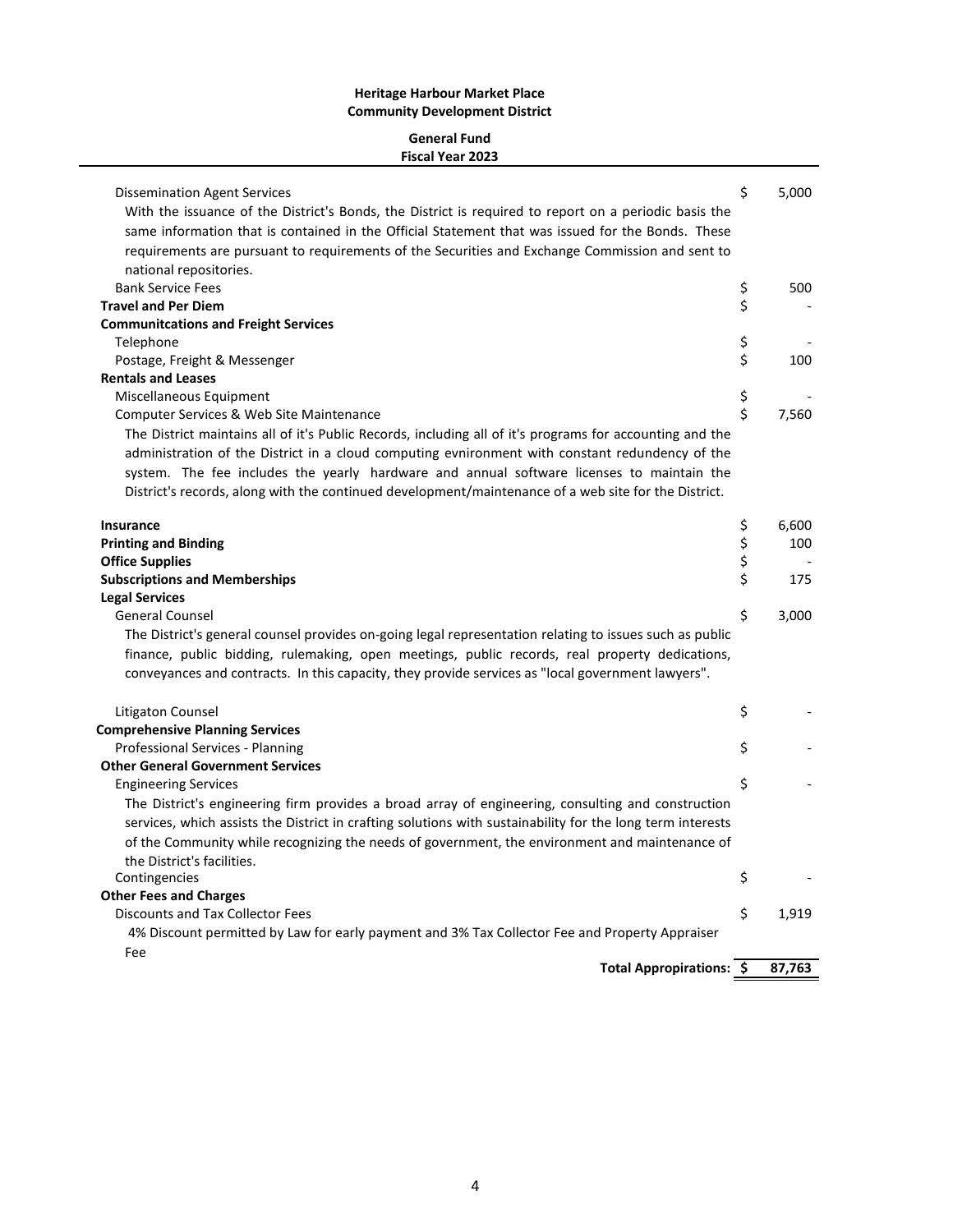#### **Debt Service Fund Fiscal Year 2023**

|                                                   |          | <b>Fiscal Year</b> | <b>Actual as of</b> |            | <b>Anticipated as</b> |                        | <b>Fiscal Year</b> |             |  |
|---------------------------------------------------|----------|--------------------|---------------------|------------|-----------------------|------------------------|--------------------|-------------|--|
| <b>Description</b>                                |          | 2022 Budget        |                     | 11/30/2021 |                       | of 09/30/2022          |                    | 2023 Budget |  |
| <b>Revenues and Other Sources</b>                 |          |                    |                     |            |                       |                        |                    |             |  |
| Carryforward                                      | \$       |                    | \$                  |            | \$                    |                        | \$                 |             |  |
| <b>Interest Income</b>                            | \$       | 10                 | \$                  | 4          | \$                    | 10                     | \$                 | 10          |  |
| <b>Special Assessment Revenue</b>                 |          |                    |                     |            |                       |                        |                    |             |  |
| Special Assessment - Uniform Method               | \$       | 362,261            | \$                  | 30,764     | \$                    | 362,261                | \$                 | 362,993     |  |
| Special Assessment - Non-Uniform Method           | \$       | 789,788            | \$                  | 278,600    | \$                    | 789,788                | \$                 | 791,384     |  |
| Special Assessment - Prepayment                   | \$       |                    | \$                  |            | \$                    |                        | Ś                  |             |  |
| <b>Operating Transfers In</b>                     |          |                    |                     |            |                       |                        |                    |             |  |
| Deferred Cost Account                             | \$       |                    | \$                  |            | \$                    |                        |                    |             |  |
| <b>Total Revenue &amp; Other Sources</b>          | -\$      | 1,152,059          | \$                  | 309,367    | Ś                     | 1,152,059              | \$                 | 1,154,387   |  |
| <b>Appropriations</b>                             |          |                    |                     |            |                       |                        |                    |             |  |
| <b>Debt Service</b>                               |          |                    |                     |            |                       |                        |                    |             |  |
| <b>Principal Debt Service - Mandatory</b>         |          |                    |                     |            |                       |                        |                    |             |  |
| Series 2007 Bonds                                 | \$       | 495,000            | \$                  |            | \$                    | 495,000                | \$                 | 525,000     |  |
| <b>Principal Debt Service - Early Redemptions</b> |          |                    |                     |            |                       |                        |                    |             |  |
| Series 2007 Bonds                                 | \$       |                    | \$                  |            | \$                    |                        | \$                 |             |  |
| <b>Interest Expense</b><br>Series 2007 Bonds      |          |                    |                     |            |                       |                        |                    |             |  |
| <b>Trustee Services</b>                           | \$       | 633,360            | \$                  | 316,680    | \$                    | 633,360                | \$                 | 605,640     |  |
| Legal - Foreclosure Counsel                       | \$<br>\$ |                    | \$<br>\$            |            | \$<br>\$              |                        | \$                 |             |  |
| <b>Operating Transfers Out</b>                    | \$       |                    | \$                  |            | \$                    |                        | \$<br>\$           |             |  |
| <b>Other Fees and Charges</b>                     |          |                    |                     |            |                       |                        |                    |             |  |
| <b>Discounts and Fees</b>                         | Ś        | 23.699             | \$                  |            | \$                    | 23,699                 | \$                 | 23,747      |  |
| <b>Total Appropriations</b>                       | Ś.       | 1,152,059          | Ś                   | 316,680    | Ś                     | $\overline{1,}152,059$ | Ś                  | 1,154,387   |  |
|                                                   |          |                    |                     |            |                       |                        |                    |             |  |
| Net Increase/(Decrease) in Fund Balance           |          |                    |                     | (7, 313)   |                       |                        |                    |             |  |
| <b>Fund Balance - Beginning</b>                   |          | 606.682            |                     | 606,682    |                       | 606.682                |                    | 606,682     |  |
| <b>Fund Balance - Ending (Projected)</b>          |          | 958,772            |                     | 599,369    |                       | 606,682                |                    | 606,682     |  |
| <b>Restricted Fund Balance:</b>                   |          |                    |                     |            |                       |                        |                    |             |  |
| Reserve Account Requirement                       |          |                    |                     |            |                       | 200,000                |                    |             |  |
| Restricted for November 1, 2023 Interest Payment  |          |                    |                     |            |                       | 288,120                |                    |             |  |
| <b>Total - Restricted Fund Balance:</b>           |          |                    |                     |            | Ś                     | 488,120                |                    |             |  |

| <b>Assessment Comparison</b>                        |              |                  |                         |                         |                 |  |  |  |  |  |
|-----------------------------------------------------|--------------|------------------|-------------------------|-------------------------|-----------------|--|--|--|--|--|
|                                                     |              |                  | <b>Fiscal Year 2022</b> | <b>Fiscal Year 2023</b> |                 |  |  |  |  |  |
| <b>Parcel Identification</b>                        | <b>Acres</b> | Off-Roll         | On-Roll                 | <b>Off-Roll</b>         | On-Roll         |  |  |  |  |  |
| Parcel 19/20 (TH                                    |              |                  |                         |                         |                 |  |  |  |  |  |
| Harbour LLLP)                                       | 67.7         | 638,813.30<br>Ś. |                         | 640,104.12              |                 |  |  |  |  |  |
| Parcel 19                                           | 16           | \$150,975.08     |                         | 151,280.15<br>Ś.        |                 |  |  |  |  |  |
| Parcel 22                                           | PREPAID      |                  | <b>PREPAID</b>          |                         | <b>PREPAID</b>  |  |  |  |  |  |
| Parcel 23                                           | 2.13         |                  | 21,505.46<br>Ś          |                         | \$<br>21,548.91 |  |  |  |  |  |
| Parcel 24                                           | 3.13         |                  | 31,601.91               |                         | 31,665.77       |  |  |  |  |  |
| Parcel 25                                           | 16.36        |                  | 165,178.06              |                         | 165,511.83      |  |  |  |  |  |
| Parcel 26 moved to split folios                     |              |                  | \$                      |                         |                 |  |  |  |  |  |
| Parcel 26 (split 2018)                              | 3.36         |                  | 33,934.57               |                         | 34,003.14       |  |  |  |  |  |
| Parcel 26 (split 2018)                              | 1.37         |                  | 13,850.85               |                         | 13,878.83       |  |  |  |  |  |
| Parcel 26 Appraiser move this to common parking lot |              |                  | \$                      |                         |                 |  |  |  |  |  |
| Parcel 26 (split 2018)                              | 1.03         |                  | 10,388.13               |                         | 10,409.12       |  |  |  |  |  |
| Parcel 26 (split 2018)                              | 3.50         |                  | 35,319.66<br>S.         |                         | 35,391.02       |  |  |  |  |  |
| Parcel 27 - Unit 1                                  | 1.34         |                  | 13,529.25               |                         | 13,556.59       |  |  |  |  |  |
| Parcel 27 - Unit 2                                  | 1.47         |                  | 14,841.79               |                         | 14,871.78       |  |  |  |  |  |
| Parcel 27 - Unit 3                                  | 0.96         |                  | 9,692.60                |                         | 9,712.19        |  |  |  |  |  |
| Parcel 27 - Unit 4                                  | 1.23         |                  | 12,418.64               |                         | 12,443.74       |  |  |  |  |  |
| <b>Total Acres</b>                                  | 119.58       |                  |                         |                         |                 |  |  |  |  |  |